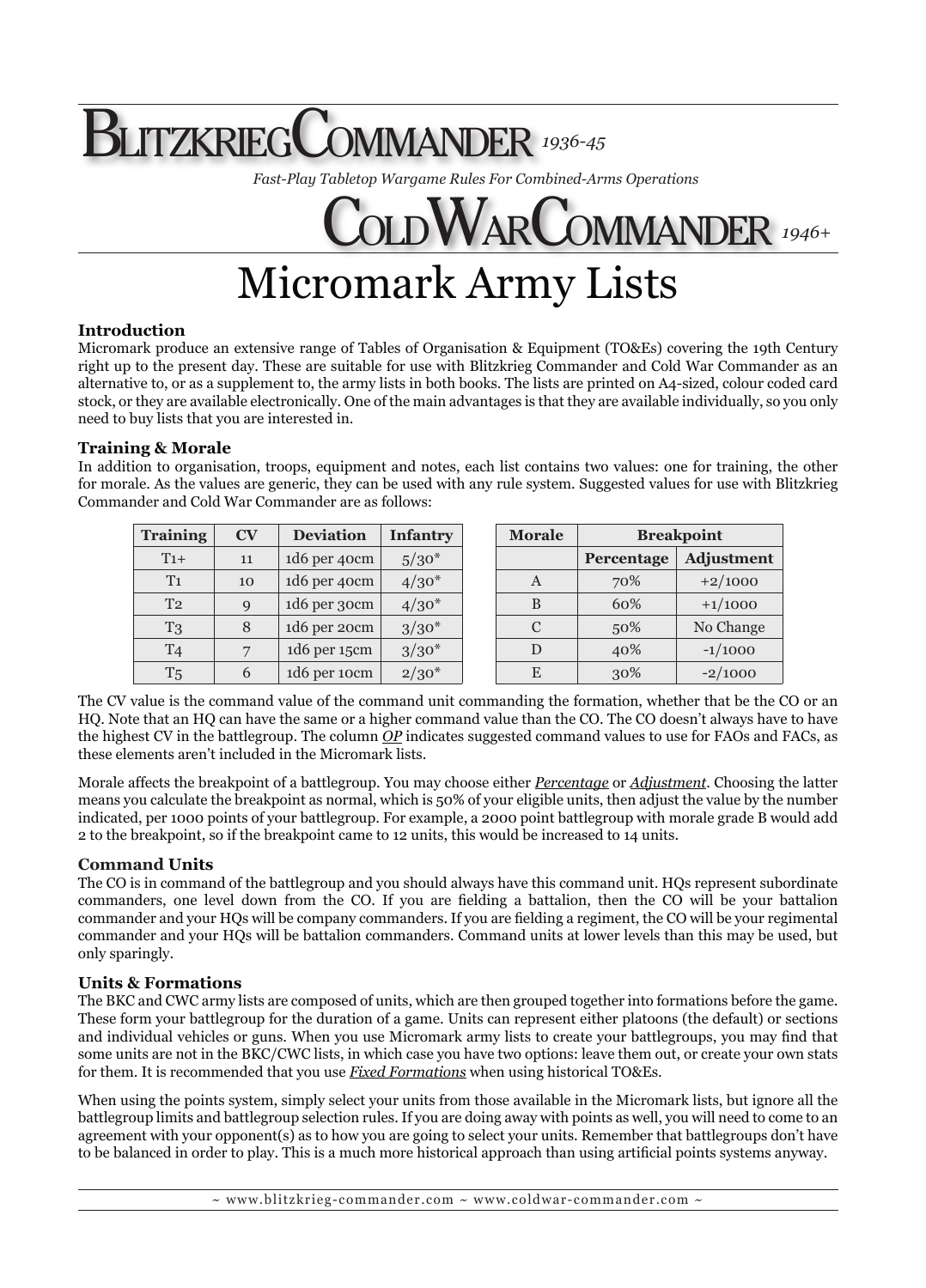#### **Sample Army List**

The following sample is taken from list A1, *American Armored Division 1944-45 Europe*:

#### **1. Teeth Arm**

#### **Armoured Battalion**

- Bttn HQ: 3x Tanks, 1x M3 H/T, 4x Jeeps, 2 rifle sqds
- 3 Armoured Companies @ CHQ: 2x Tanks

3 platoons @ 5 x Tanks

1 Armoured Company: CHQ: 2x MSA1 Stuart or M24 Chaffee

3 platoons @ 5x M5A1 or M24

1 Recce Platoon: 3 sections, 2x Jeep/.50"

1 Mortar battery: 3x M21, 1x M3 H/T

1 Maintenance platoon: 3x M32B1 ARV, 3x wreckers, 3 Jeeps

1 Gun platoon: 3x M4A3/105mm or M8 HMC Stuart, 2x M3 H/T

#### **Armoured Infantry Battalion**

Bttn HQ: 2x M3 H/T, 2x Rifle sqds, 2 bazooka, 2x Jeeps

3 Companies@ CHQ: 2x M3 H/T, 2x rifle sqds, 2 bazooka

3 platoons@ 3x M3 H/T, 3 rifle sqds, 2 BAR, 3 bazooka 1x M3 H/T, 1x 60mm mortar, 3 crew 1x M3 H/T, 2 MMG, 1lx .50" HMG teams

1 platoon: 3x 57mm M1 A/T guns, 3x M3 H/T, 1x Jeep

1 Support Company: CHQ: 1x M3 H/T, 1 rifle sqd, 1x Jeep

1 battery: 3x M21, 1x M3 H/T

1 platoon: 3x M3 H/T, 3x .50" HMG, 6x MMG teams

1 platoon: 3x M7 Priest, 2x M3 H/T

1 platoon: 1x M3 H/T, 5x Jeep/.50"

#### **Divisional Recce Squadron (Bttn)**

SHQ (Bttn HQ): 3x M8 Greyhound, 3x M3 H/T, 3 rifle sqds, 2x Jeeps 3 Troops@ THQ (CHQ): 3x M8 Greyhound, 3x Jeep/.50" 3 platoons@ 3x M8 Greyhound, 6x Jeep/.50", 1x Carbine sqd, 3x 60mm mortars 1 Troop: THQ: 2x M5A1 Stuart 3 platoons@ 5x M5A1 Stuart 1 Support Troop: THQ: 1x M3 H/T, 1x Jeep 4 platoons@ 2x M8 HMC Stuart, 1x M3 H/T

#### **2. Brigade Support**

Combat Command HQ: 3x M3 H/T, 1x lorry, 3 Carbine sqds, 3x Jeeps, 3x M5A1 Stuart, Air Liaison team

#### **3. Divisional Support Up to:**

| 3 Armoured Engineer Companies@ |                                                                                        |  |
|--------------------------------|----------------------------------------------------------------------------------------|--|
|                                | CHQ: 2x M3 H/T, 2x rifle sqds, 2 bazooka                                               |  |
|                                | 3 platoons @ $4x$ M3 H/T, $4x$ rifle/engineer sqds, $4$ bazooka, $2$ BAR, demo charges |  |
| 3 Artillery Battalions @       |                                                                                        |  |
|                                | BHQ: 2x M3 H/T, 2x Carbine sqds, 6 OP teams in Jeeps or M4A3 OP                        |  |
|                                | 3 batteries @ 6x M7 Priest, 1x M3 H/T                                                  |  |
|                                | 12 AA platoons@ 4x M16 or M15 or M19                                                   |  |
| 3 Tank Destroyer Companies @   |                                                                                        |  |
|                                | CHQ; 2x M3 H/T, 2x Jeeps, 2(8 man) rifle sqds, 2 bazooka                               |  |
|                                | 3 platoons @ 4x M10 or M18 or M36, 2x M20, 1x Carbine sqd, 2 bazooka                   |  |
|                                |                                                                                        |  |